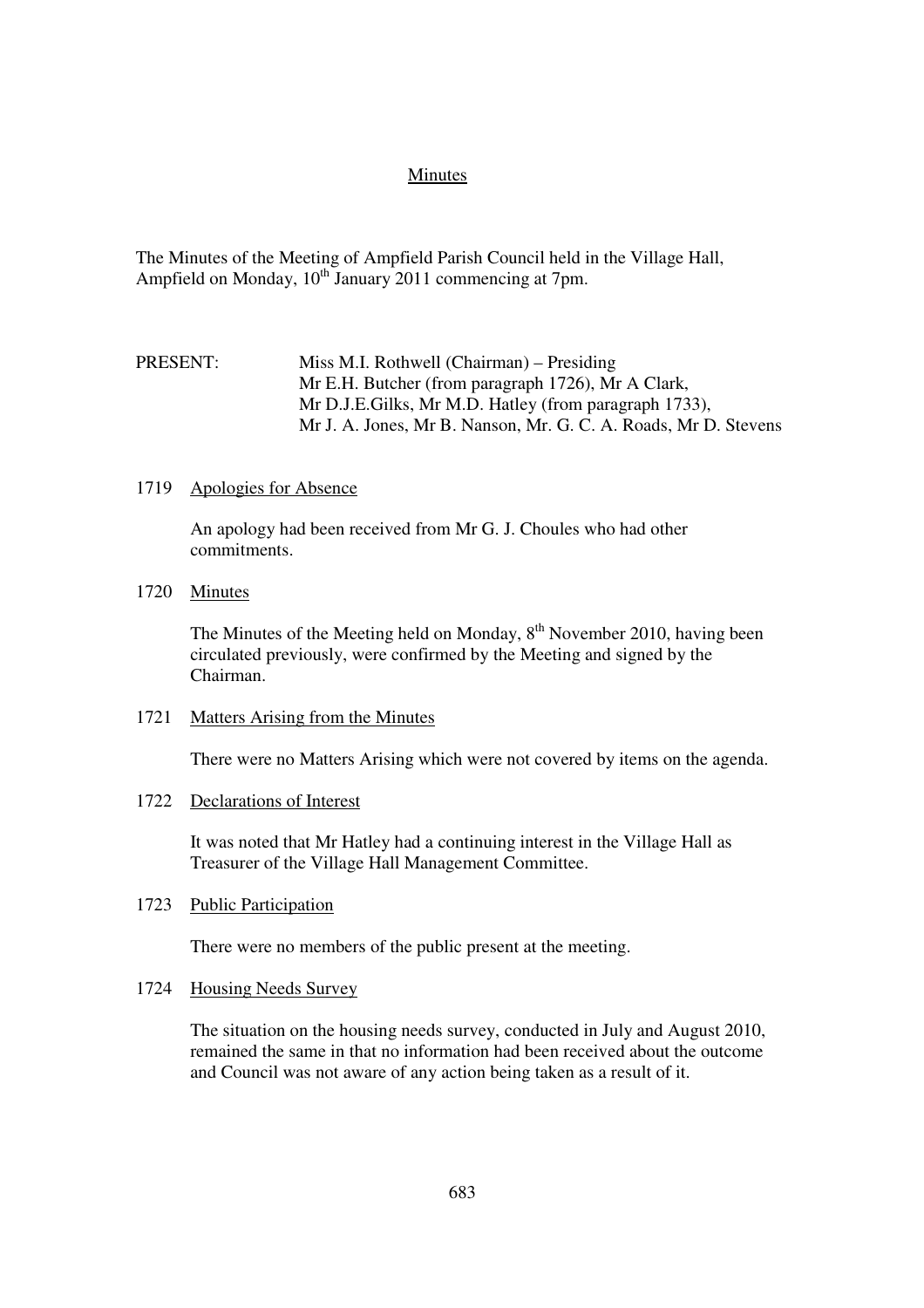#### 1725 Ampfield Recreation Ground

### 1725.1 Progress with the new lease

Mr Nanson and the Clerk had met with Hedley Solicitors in December 2010 to discuss the drawing up of a new lease between Council and the Cricket Club. No problems were envisaged and the draft was expected to be ready within the next few weeks.

#### 1725.2 Maintenance

The molecatcher had attended the Recreation Ground again as further molehills had arisen. It was agreed that Test Valley Borough Council (TCBC) contractors should be asked to apply a spring feed once the ground had dried out.

The Viridor Credits Panel would meet on  $18<sup>th</sup>$  January 2011 to consider Council's application for a grant to undertake the drainage project. An advisor to the Panel would be at the site on the morning of the  $18<sup>th</sup>$ January; Mr Clark, Mr Nanson and the Clerk would meet him there. Ampfield Football Club had not been able to play at the Ground since November 2010 and attempts were being made to contact them and determine the current situation.

(**Afternote**: Notification had been received subsequently that the Viridor Credits Panel had awarded the grant.)

There had been evidence of further firework displays on the Recreation Ground around the New Year period. The leftover cardboard and other debris had now mostly gone; Council would continue to monitor the situation.

Council had agreed previously to fund a member of the Cricket Club to attend a groundsmen's course. The second part of the course would be run in the Spring of 2011.

## 1725.3 Fencing on White Horse boundary

The fence panel erected by the Cricket Club to screen the toilets had come adrift and was leaning over at a steep angle. This would be raised at the next meeting with the Club which had been arranged for early February.

### 1725.4 Improvements to the pavilion base

The Cricket Club had requested permission to lay some slabs on the concrete base and generally tidy the area to improve facilities for spectators. Details of what might be achieved would be discussed with the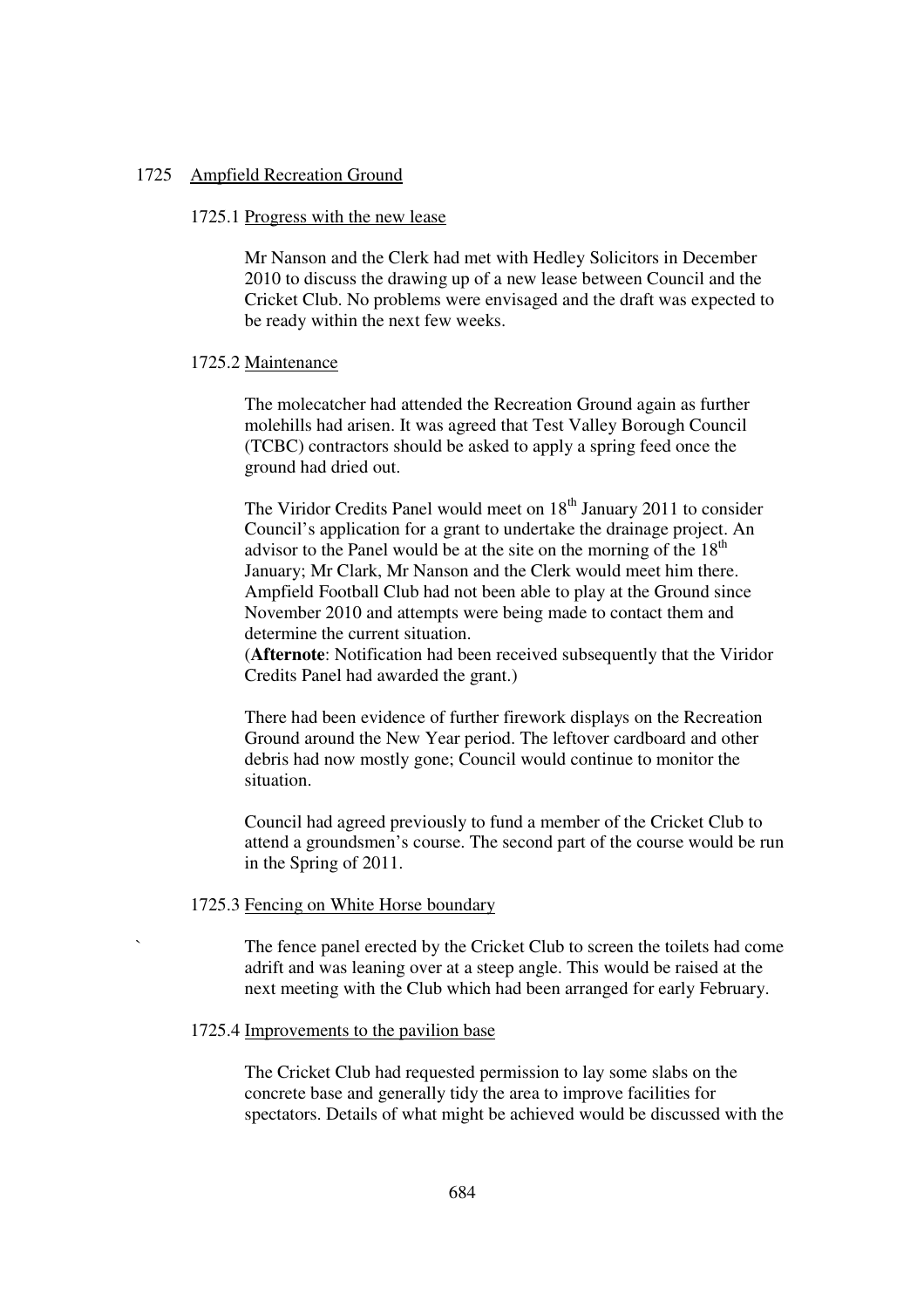Cricket Club but Council agreed, in principle, to some modest expenditure to support the project.

#### 1725.5 Inspections

Digley Associates had carried out an annual inspection of the playground. Few items had been reported and none were significant. Mr Nanson and Mr Clark would continue to tackle minor repair jobs. It was agreed that the condition of the height barriers and gates should be checked in the Spring; the task would be added to the inspection sheet.

#### 1726 Assets including the bus shelters at Green Pond Lane and Baddesley Road.

Council agreed to the installation of a bus shelter on Baddesley Road subject to funding being made available. Mr Clark had reviewed the condition of the brick shelter at Green Pond Lane. Proposals to clean the roof and interior, repair the ceiling and clear up the vegetation were agreed. It would not be necessary to take down any of the nearby trees. Mr Clark and the Clerk would take forward the maintenance plan.

Council had agreed to fund the replacement PC needed for the Clerk as the existing kit was performing badly and the monitor displayed intermittent faults. Miss Rothwell thanked Mr Jones for his hard work and patience in acquiring, setting up and monitoring the new kit.

## 1727 Financial Matters

### 1727.1 Accounts for payment

It was proposed by Miss Rothwell and seconded by Mr Roads, that the following accounts be paid:

| Cheques to be signed at the meeting:             | $f$ (inc VAT) |
|--------------------------------------------------|---------------|
| Cllr Butcher- plants for War Memorial            | 53.38         |
| Cllr Nanson-travel to Hedleys Solicitors-mileage | 44.00         |
| Digley Associates-playground inspection          | 41.13         |
| Sharp Electronics (UK) Limited-photocopier       | 75.82         |
| Southern Water-June-December 2010                | 47.83         |
| Office Expenses November 2010-January 2011       | 67.40         |
| Microsoft Office 2010 for new PC                 | 190.00        |
| D Matthews - January salary                      | 523.26        |
| <b>HMRC</b> - January payments                   | 185.51        |
| D Matthews - February salary                     | 523.26        |
| <b>HMRC</b> - February payments                  | 185.51        |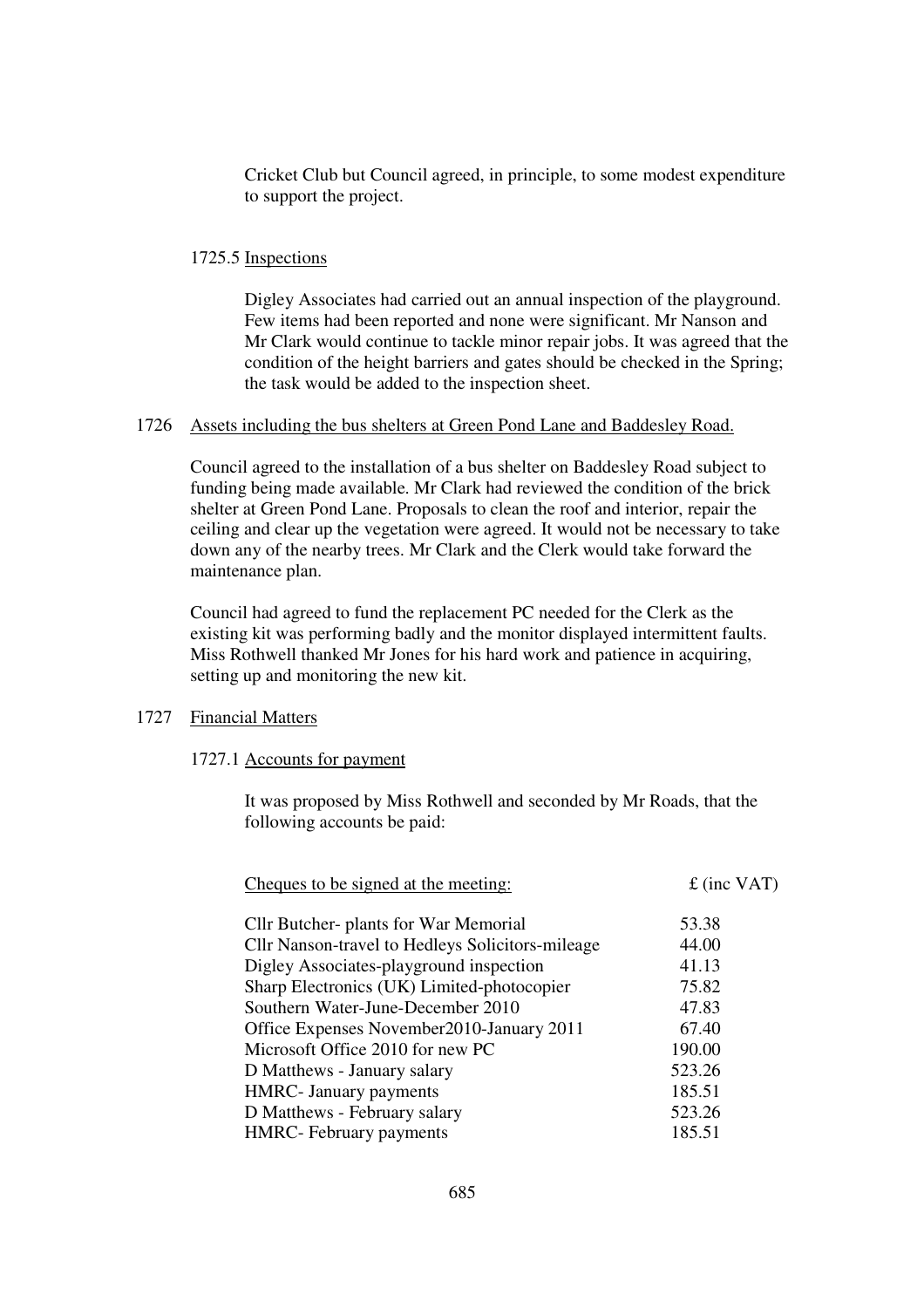| Novatech-PC, Monitor & keyboard-Cllr. Jones         | 589.13  |       |
|-----------------------------------------------------|---------|-------|
|                                                     | 2526.23 |       |
| Payments made between meetings                      |         |       |
|                                                     |         |       |
| Sheenmicro Management-website                       |         | 75.20 |
| Ampfield Parochial Church Council- Messenger advert |         | 15.00 |
|                                                     |         | 90.20 |

### 1727.2 Income

At just under £600, income for the period had included rent from the Cricket Club and re-imbursement of running costs for the speed limit sign from Braishfield.

#### 1727.3 Anticipated Expenditure

Details of anticipated expenditure to end March 2011 had been circulated previously; Council agreed the recommendations of the Finance Committee of a net forecast figure of £44,031.

#### 1728 Budget and Precept 2011/2012

Council agreed a budget of £43,083 for the next financial year 2011/2012. Care had been taken to ensure no increase in the Precept; Council agreed a figure of £33,000 for 2011/2012 which was a decrease of 5.48% over the previous year.

### 1729 Diamond Jubilee Celebrations

Suggestions for events and locations in the Parish, to celebrate the Diamond Jubilee, were discussed. It was agreed that the Chairman would talk to the Parochial Church Council about their plans and ideas and that the subject would also be explored at the Parish Assembly in May.

### 1730 Correspondence and Communications

A list of items received on paper and electronically is at Annex A. Key items are included under agenda headings.

## 1731 Reports from Committees and Portfolio Holders

#### 1731.1 Planning Committee

The following applications had been commented on after discussion on:

#### 22 November 2010

10/02433/FULLS The Cottage, Knapp Lane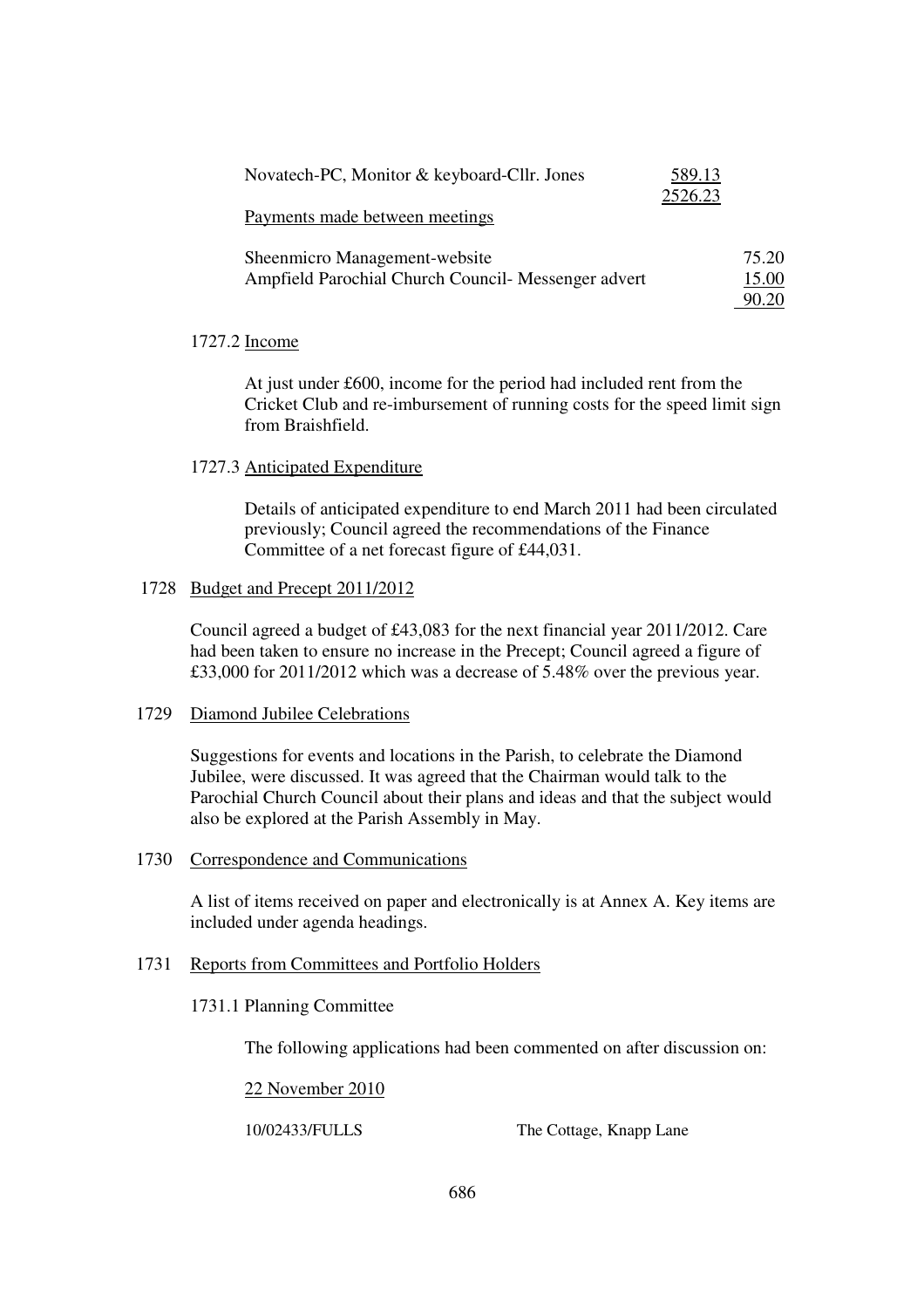| 10/02532/FULLS<br>10/02677/TPOS<br>10/02627/TPOS<br>10/02626/TPOS | 16 Beechwood Crescent<br>Pinecroft 35 Beechwood Crescent<br>Hook Wood, Hook Road<br>Hook Wood, Hook Road |
|-------------------------------------------------------------------|----------------------------------------------------------------------------------------------------------|
| 13 December 2010                                                  |                                                                                                          |
| 10/02757/FULLS                                                    | Woodlands, Hookwood Lane<br>/Woodlea Way                                                                 |
| 10/02726/FULLS                                                    | Downderry, Hook Crescent                                                                                 |
| 10/02858/TREES                                                    | Bishops Cottage, Winghams Lane                                                                           |
| 10/02392/FULLS                                                    | Hazelwood, Hook Road                                                                                     |
| 10/02790/FULLS                                                    | Buddys Barn, Winchester Road                                                                             |
| 10/02928/TPOS                                                     | 20 Beechwood Crescent                                                                                    |
|                                                                   |                                                                                                          |

#### 1731.2 Finance Committee

The Finance Committee had met immediately prior to Council's meeting that evening and its recommendations had been agreed.

#### 1731.3 Public Transport & Highway Liaison (PT&HL)

Mr Clark had attended a meeting on  $19<sup>th</sup>$  November 2010 about how the concessionary fares scheme would run on its transfer from TVBC to Hampshire County Council. Those aged 60 or over could still travel free on buses but the start time had been changed from 9.00am to 9.30am. Weekends and Bank Holidays were not restricted. Railcards would no longer be available under the scheme from  $1<sup>st</sup>$  April 2011.

## 1731.4 Village Hall Liaison

The pantomime had been a success; the next attraction was "Opera Dudes" who were appearing on  $25<sup>th</sup>$  February 2011.

## 1731.5 School Governor

Recruitment of a new Headteacher was still in progress.

## 1731.6 Safer Neighbourhood – Local Action Group

The December meeting of the Local Action Group had been cancelled due to the severe weather. The next meeting would be in February and Mr Stevens would attend and report back to Council in March.

1731.7 Hampshire Association of Local Councils Test Valley Association of Parish Councils (TVAPC)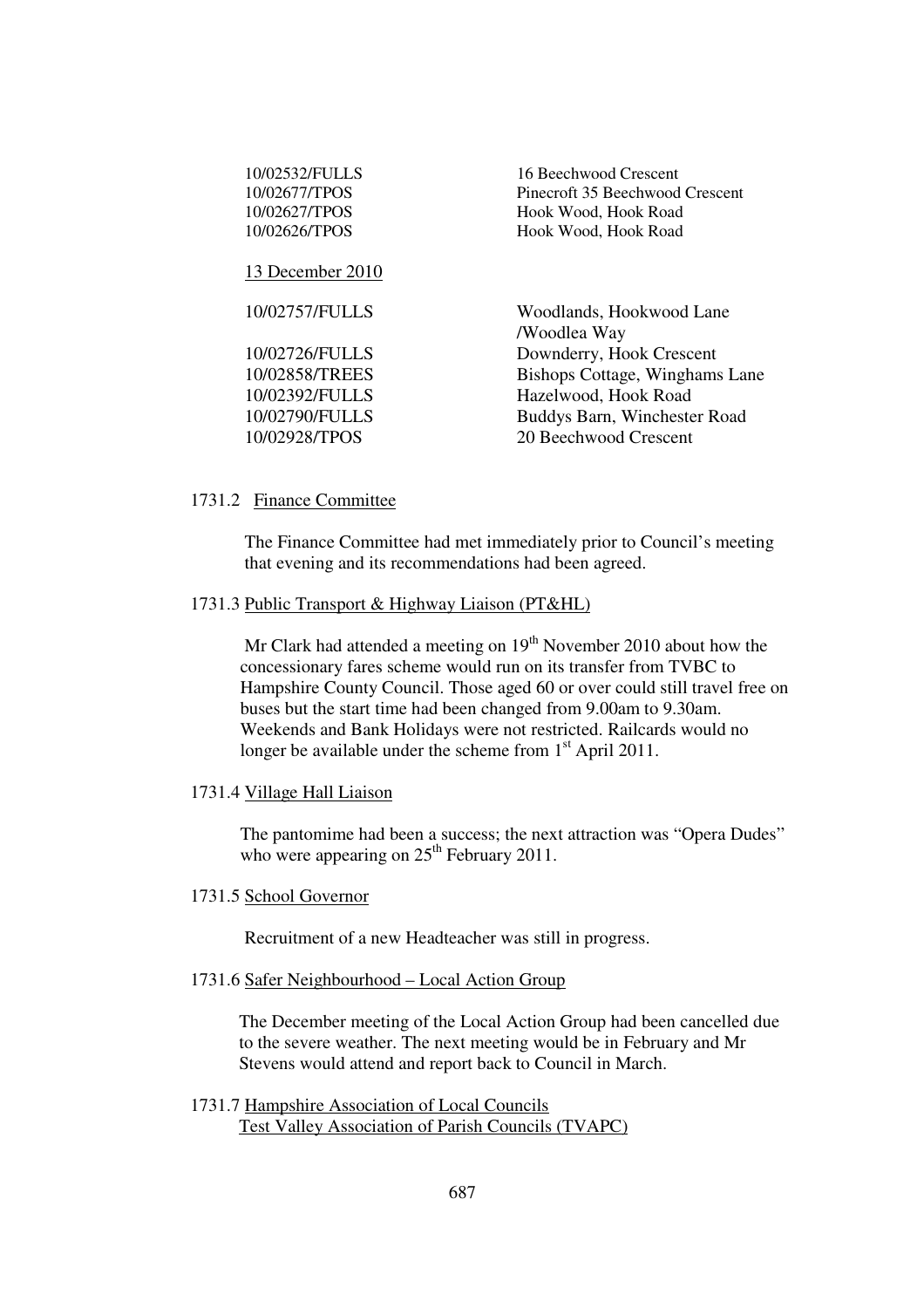Footpath Warden Tree Wardens/Environment Website

There was nothing new to report.

### 1732 Highway Matters

#### 1732.1 Maintenance and winter arrangements

Council had received very positive feedback about the supply of grit bins by Hampshire County Council (HCC) for use in severe winter weather. These had been placed at various sites around the Parish and had proved their worth. There was, however, some confusion about the system for refilling the bins and Mr Clark would seek clarification from HCC. Snow shovels had also been supplied and would be retained for use on the Straight Mile, Knapp Lane and Flexford Close.

## 1733 Chapel Wood

#### 1733.1 Friends of Chapel Wood

Three working parties had been held. Various activities had been undertaken including coppicing of holly, removal of duckweed from the pond, planting of bluebells and mending the gate at the Chapel Hill entrance.

### 1733.2 Work in the Woodland

Coppiced holly had been left for Parishioners to use at the St Mark's Christmas coffee morning. A significant amount of Rhododendron had been cleared away from the woodland behind St Mark's room which had opened up the glade area and created more light and space. A new fire pit had been dug and a bonfire had been lit in December to clear the large amount of arisings left from the pruning work. The fire had been put out before everyone left. The water in the pond had remained constant for some months now and it was hoped that the lining was, in fact, intact despite the storm damage. Some very positive feedback had been received about the reduction of the outer hedges in the churchyard. The view of St Mark's from the road had been opened up which would help improve security.

#### 1733.3 Burial Ground

Mr Roads had costed the materials needed to build the protective framework around the cruciform hedge; labour would be supplied in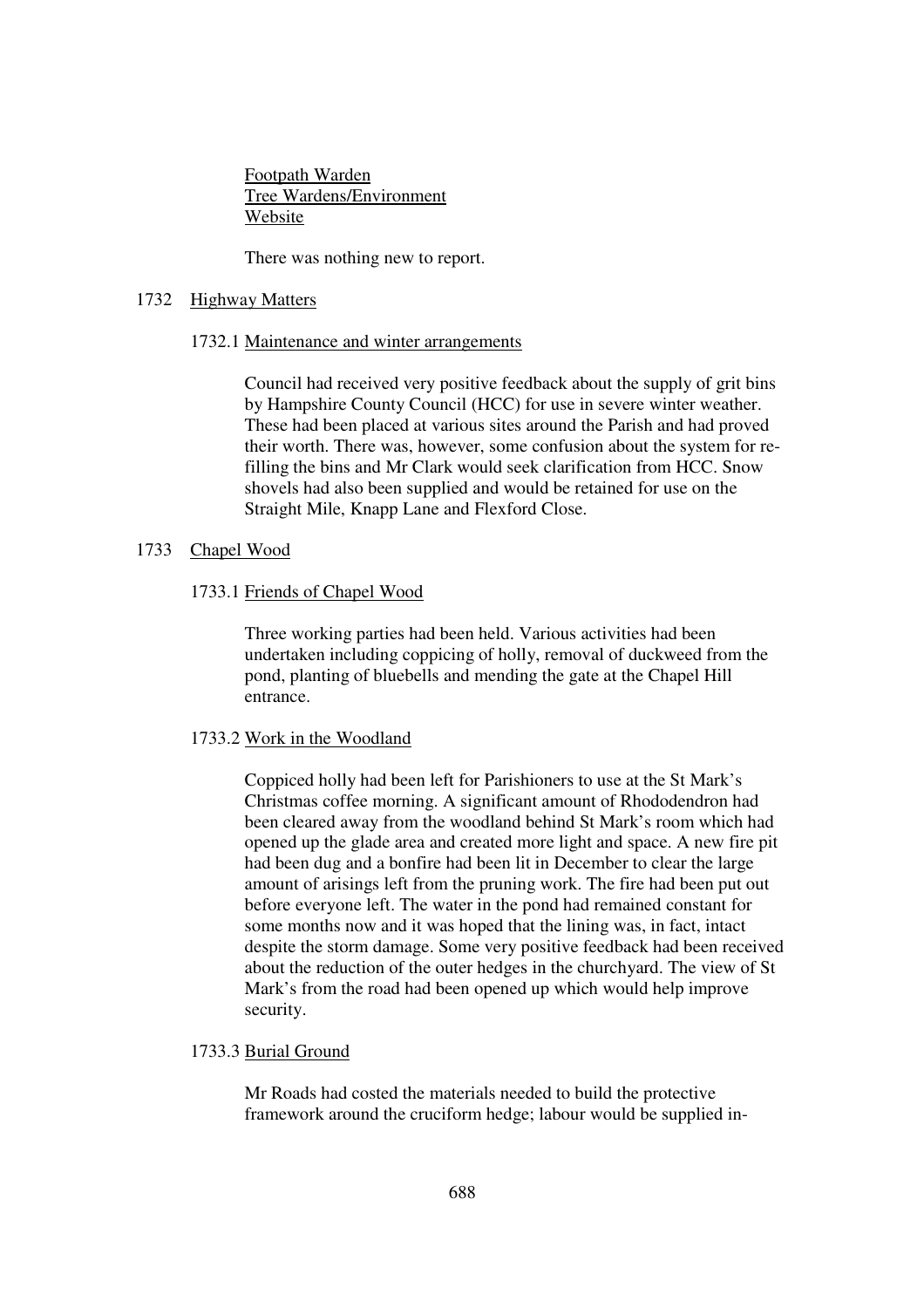house. Council concluded that the saving was not significant and agreed that the estimate from Barker & Geary to supply and fit the protective framework be accepted. The work would be done in 2 stages with the fencing for the yew hedge being done within the next couple of months and the box hedge done later in the year. The Chairman thanked Mr Roads for his work in testing the estimate. The Clerk would write to Barker & Geary and confirm acceptance. Mr Roads and the Clerk would discuss the work with the Revd. Gilks.

Council had approved the request from a family, whose address was in the Straight Mile, to be laid to rest in the Burial Ground. The Clerk would write to the family.

### 1734 Parish Assembly 2011

The Parish Assembly had previously been booked for Monday,  $25<sup>th</sup>$  April 2011 but, as this was Easter Monday, the date for the Assembly was changed to Monday, 9th May 2011. The Chairman, Mr Nanson and the Clerk would draw up and issue the timetable for the preparation and publishing of the annual newsletter. It was intended that the newsletter be distributed before Easter.

### 1735 Elections 2011

Mr Hatley confirmed that the Village Hall had been booked for the elections on 5<sup>th</sup> May 2011. The date for the Annual Council Meeting in May was set for Monday,  $16<sup>th</sup>$  May 2011 to fit in with the timing of Councillor appointments following the election. Other Council meetings for the remainder of 2011 were confirmed as: 14 March, 11 July, 12 September and 14 November.

#### 1736 Test Valley Borough Council (TVBC)

Mr Hatley reported that Council services, including highways maintenance and refuse collections, had done very well keeping everything going during the severe winter weather. There would be a review of some roads and locations in the area to improve their priority rating for attention in icy conditions. Housing numbers required for the area continued to change but an overall reduction was still expected.

Concerns remained about the occupation of the field near South Holmes at the bottom of Ampfield Hill. The Chairman had written to the TVBC Enforcement Officer. TVBC would continue to monitor the situation to help ensure that all activities on the 3 parcels of land were lawful. Mr Hatley confirmed that close attention would be paid to any land coming up for sale in the Parish.